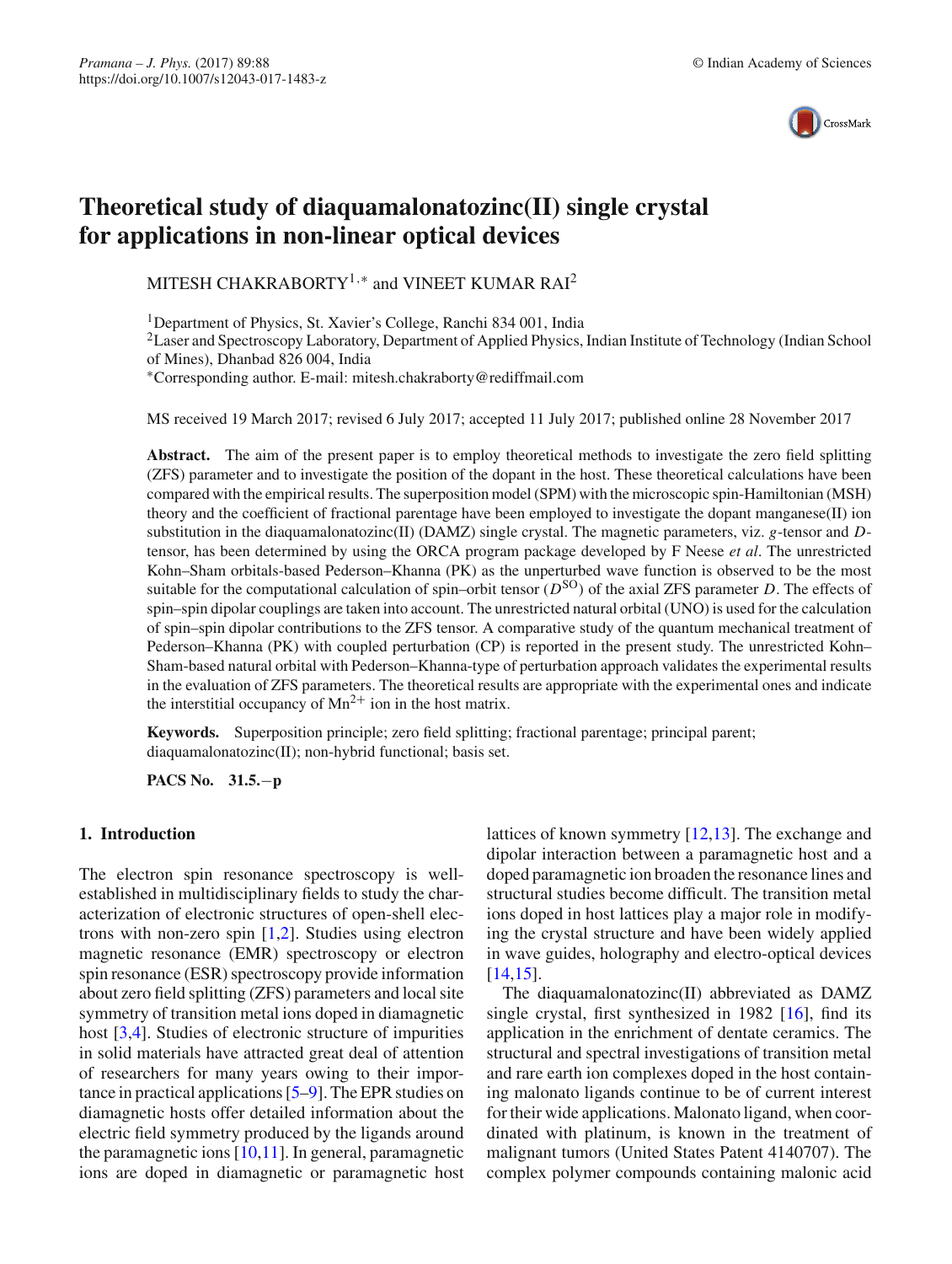as a ligand have been recently studied due to their potential applications in molecular electronics, catalysts, biologically active compounds, magnetic specimen in molecular form, microporosity, electrical conductivity, non-linear optical activity [\[17](#page-7-3)[,18](#page-7-4)] etc.

Manganese(II), abbreviated as Mn(II), doped single crystals have been studied by several researchers [\[19–](#page-7-5) [22](#page-7-6)]. The main emphasis of the study was to determine the site symmetry, orientations, phase transitions and magnetic properties of the materials. Mn(II) has five 3d electrons and its ground state is  ${}^{6}S_{5/2}$ . The S-state ions are characterized by long spin-lattice relaxation times, as the resultant angular momentum is zero. Hence only the electron spin is responsible for the paramagnetic behaviour. The ZFS tensor, its magnitude and orientation being very sensitive to the strength and geometry of the crystal field make these d5 ions ideal to study the site symmetry and phase transitions [\[23\]](#page-7-7). Studies of the relaxation behaviour in complexes due to ZFS have attracted considerable interest due to their potential applications in high density information storage, quantum computing and magnetic refrigeration [\[24](#page-7-8)[–28\]](#page-7-9).

The ZFS may arise due to two types of mechanisms: (1) due to dipole–dipole interaction between the magnetic moments of the unpaired electrons and (2) due to spin–orbit coupling (SOC). In most of the cases, the SOC mechanism was found to be responsible for ZFS in transition metal ions [\[29\]](#page-7-10). In the present study, the effect of spin–spin coupling is taken into account. Various techniques such as frequency domain magnetic resonance spectroscopy [\[30](#page-7-11)], measurements of the temperature dependence of magnetic susceptibility [\[31](#page-7-12)], magnetic circular dichroism [\[32](#page-7-13)] and measurements of NMR relaxation rates for nuclear spins associated to a ligand bound to the paramagnetic centre [\[33](#page-7-14)] etc. are there to determine the ZFS parameters. The superposition principle using microscopic spin-Hamiltonian (MSH) theory is a simple self-contained quantum mechanical perturbation method based on phenomenological postulates [\[34](#page-7-15)[,35\]](#page-7-16) to study the axial and rhombic ZFS parameters of the doped paramagnetic ions in host lattices. The superposition model (SPM) developed by Newman and Bradbury was used to separate the geometrical and physical information in the crystal field parameters [\[36](#page-7-17)[,37\]](#page-7-18). The SPM has now become an area of active interest for researchers to determine the phenomenological crystal field parameters and dopant position in host compound using MSH [\[38](#page-7-19)[–40\]](#page-7-20). Further computer programs based on SPM incorporating Monte–Carlo method has been developed for interpreting EMR spectra [\[41](#page-7-21)[,42](#page-7-22)]. The development of theoretical tools to evaluate the ZFS parameters by using quantum chemistry computational models has been studied by Neese *et al* [\[43](#page-7-23)[–47](#page-7-24)]. Investigations by quantum theoretical methods have been reported by some other researchers [\[48](#page-7-25)[–52\]](#page-7-26).

The present paper deals with the evaluation of ZFS parameter using the theoretical computational program package ORCA developed by Neese *et al*. This computational tool has been previously used to study the ZFS parameters of doped transition metal ions in different hosts [\[53](#page-7-27)[–55](#page-7-28)]. This computer program has been used for density functional theory (DFT) with different modules. The *g*-tensor, which gives information about the isotropic or anisotropic properties of the crystal, has been computed with ORCA computational program package. The methods of superposition principle and coefficient of fractional parentage have also been used to evaluate the ZFS *D* tensor. Previously, the authors have reported the theoretical study on the zero field splitting and dopant position of  $Mn^{2+}$  in potassium trihydrogen selenite single crystal [\[56](#page-7-29)].

## **2. Crystal structure**

The unit cell of DAMZ is monoclinic with  $a =$ 1.258,  $b = 0.741$ ,  $c = 0.723$  nm and contains four molecules. From experimental studies it is observed that zinc atom is surrounded by a distorted octahedron of six water molecules, such that the two water molecules are at a distance of 0.206 and 0.215 nm and four oxygen atoms of the two malonato groups are at 0.213 and 0.202 nm [\[16](#page-7-2)[,57](#page-7-30)] (figures [1](#page-1-0) and [2\)](#page-2-0).

## **3. Theoretical interpretation**

In systems with more than one unpaired electrons, the spin degeneracy is removed even in the absence of external magnetic field due to SOC known as the zero field



<span id="page-1-0"></span>**Figure 1.** The optimized geometrical configuration of the host lattice. The Cartesian coordinates *X*, *Y* and *Z* are shown. This figure is similar to that given in  $[16,57]$  $[16,57]$ . The red and blue circles indicate the oxygen and zinc(II) atoms respectively. The interstitial position of the manganese impurity is shown as the pink circle.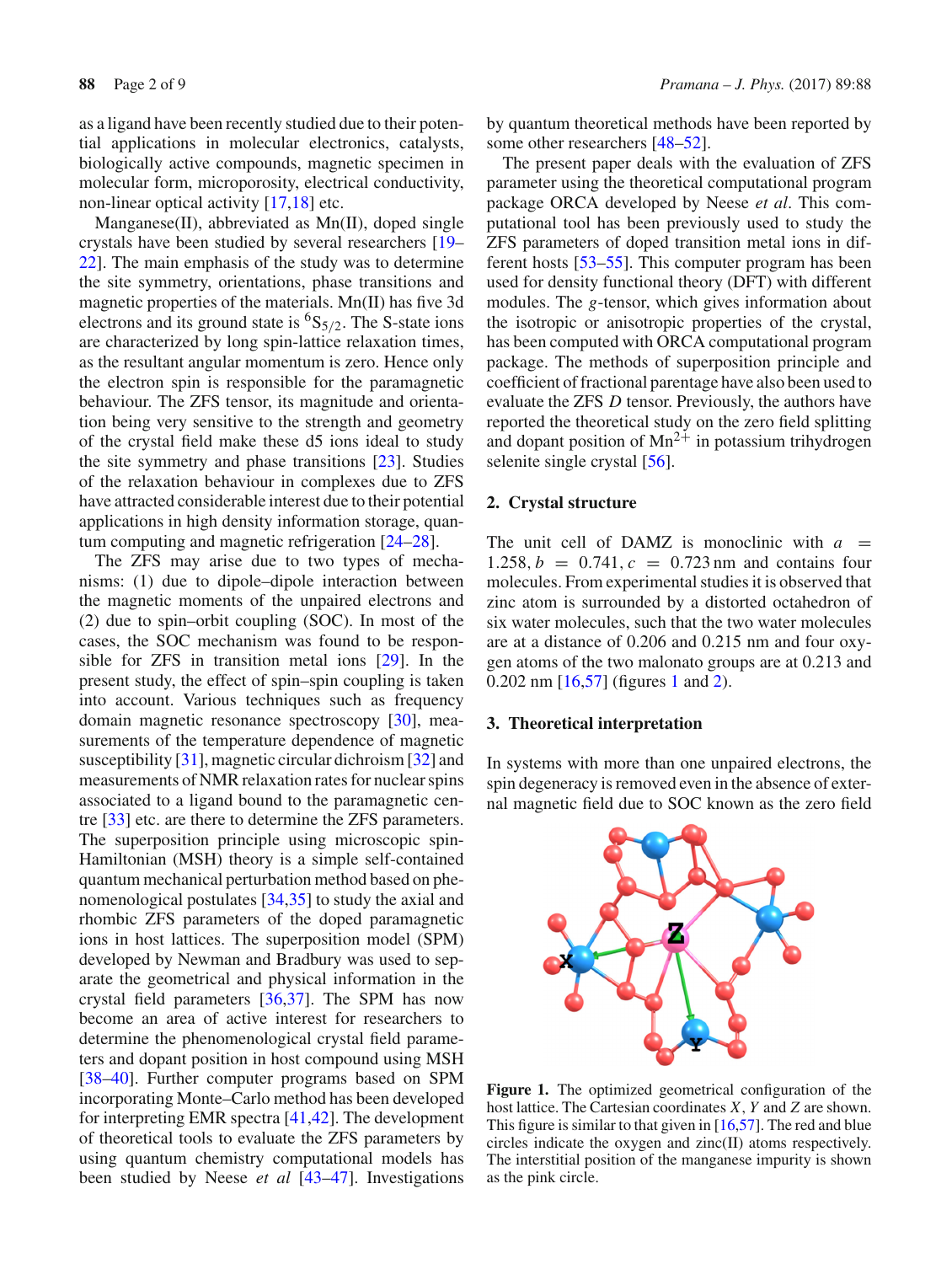

<span id="page-2-0"></span>**Figure 2.** Manganese(II) distorted octahedron is expected to occupy any interstitial site. The *z*-axis is oriented transverse to the four tetragonal positions of oxygen atoms.

interaction. This is also a dipolar type of interaction that can be expressed as [\[58\]](#page-7-31)

$$
H_{\text{ZFS}} = D \left[ S_Z^2 - \frac{1}{3} S(S+1) \right] + E \left( S_X^2 - S_Y^2 \right), \quad (1)
$$

where *D* represents the axial zero field splitting parameter and *E* is an asymmetry parameter which measures the deviation from axial symmetry. *E* is also known as rhombic zero field splitting parameter. In the crystallographic axes frame, the ZFS parameters *D* and *E* are expressed as

$$
D = D_{ZZ} - \frac{1}{2} (D_{XX} + D_{YY})
$$
 (2)

$$
E = \frac{1}{2} (D_{XX} - D_{YY}).
$$
 (3)

This means that the local lattice distortion in the position of the dopant Mn(II) can occur when axial and rhombic ZFSs are present in the host.

From literature survey, it has been observed that the SOC is the most important mechanism for ZFS in the  $Mn^{2+}$ -doped single crystals [\[59](#page-7-32)[–61](#page-7-33)]. In the present study, the orbit–orbit interaction is neglected [\[60](#page-7-34)]. The ZFS parameters have been evaluated earlier by using the SPM and MSH by considering the local site symmetry to be distorted octahedron  $[62, 63]$  $[62, 63]$ . From the EPR experimental study of DAMZ single crystal with positive sign of axial ZFS *D* and rhombic ZFS *E*, the dopant Mn(II) is expected to exhibit compressed octahedron

<span id="page-2-1"></span>**Table 1.** Mn(II) interstitial occupancy in the host compound (DAMZ).

| Mn–O bond length $(\AA)$ | $\Theta$ ( $\degree$ ) |     |  |
|--------------------------|------------------------|-----|--|
| $2.74(0_3)$              | 90.01                  | 90  |  |
| 2.56(O <sub>2</sub> )    | 91.07                  | 180 |  |
| 2.54(O <sub>4</sub> )    | 91.07                  |     |  |
| $2.76(O_1)$              | 87.85                  | 270 |  |
| $3.23(0_5)$              | $\theta$               |     |  |
| 3.22(O <sub>6</sub> )    | 180                    |     |  |

(i.e. orthorhombically distorted) [\[57\]](#page-7-30). Since the ionic radii of Mn(II) and Zn(II) are different, a reasonable change is made in the bond length and bond angles of Mn–O.

## 3.1 *MSH Theory*

The system is considered to be perturbed with tetragonal symmetry, and the axial ZFS parameter *D* and rhombic ZFS parameter *E* can be expressed as [\[60](#page-7-34)],

$$
D^{(4)}(\text{SO}) = (3\xi^2/70P^2D)(-B_{20}^2 - 21\xi B_{20} + 2B_{22}^2) + (\xi^2/63P^2G)(-5B_{40}^2 - 4B_{42}^2 - 14B_{44}^2) E^{(4)}(\text{SO}) = (\sqrt{6}\xi^2/70P^2D)(2B_{20} - 21\xi)B_{22} + (\xi^2/63P^2G)(3\sqrt{10}B_{40} + 2\sqrt{7}B_{44})B_{42}
$$
\n(4)

where

$$
P = 7W + 7C, G = 10W + 5C, D = 17W + 5C.
$$

The parameter *W* measures the interelectronic repulsion among the electrons in the d-orbitals. The values of *W* and *C* are the measures of the spatial arrangement of the orbitals between the ligand and the metal ion. The effect of spin–orbit interaction to the Hamiltonian is considered in the above expression. In consideration with the nephelauxetic effect in terms of average covalency factor *N*, the Racah parameters *W* and *C* are expressed as  $W = N^4 W_0$  and  $C = N^4 C_0$ , where *W*<sup>0</sup> and *C*<sup>0</sup> signify Racah parameters in the free state. The SOC would be reduced in a crystal by a factor  $\xi_d = N^2 \xi_d^0$ .

The proposed polar coordinate  $(\Theta)$  and bond lengths  $(A)$  for  $Mn^{2+}$  interstitial occupancy in DAMZ evaluated from X-ray diffraction (XRD) study [\[16\]](#page-7-2) are given in table [1.](#page-2-1) The bond lengths and angles have been varied because the ionic radii of  $Mn^{2+}$  and  $Zn^{2+}$  are different.

## 3.2 *Results and discussion*

All calculations have been done in the symmetry adapted axis system. The phenomenological crystal field param-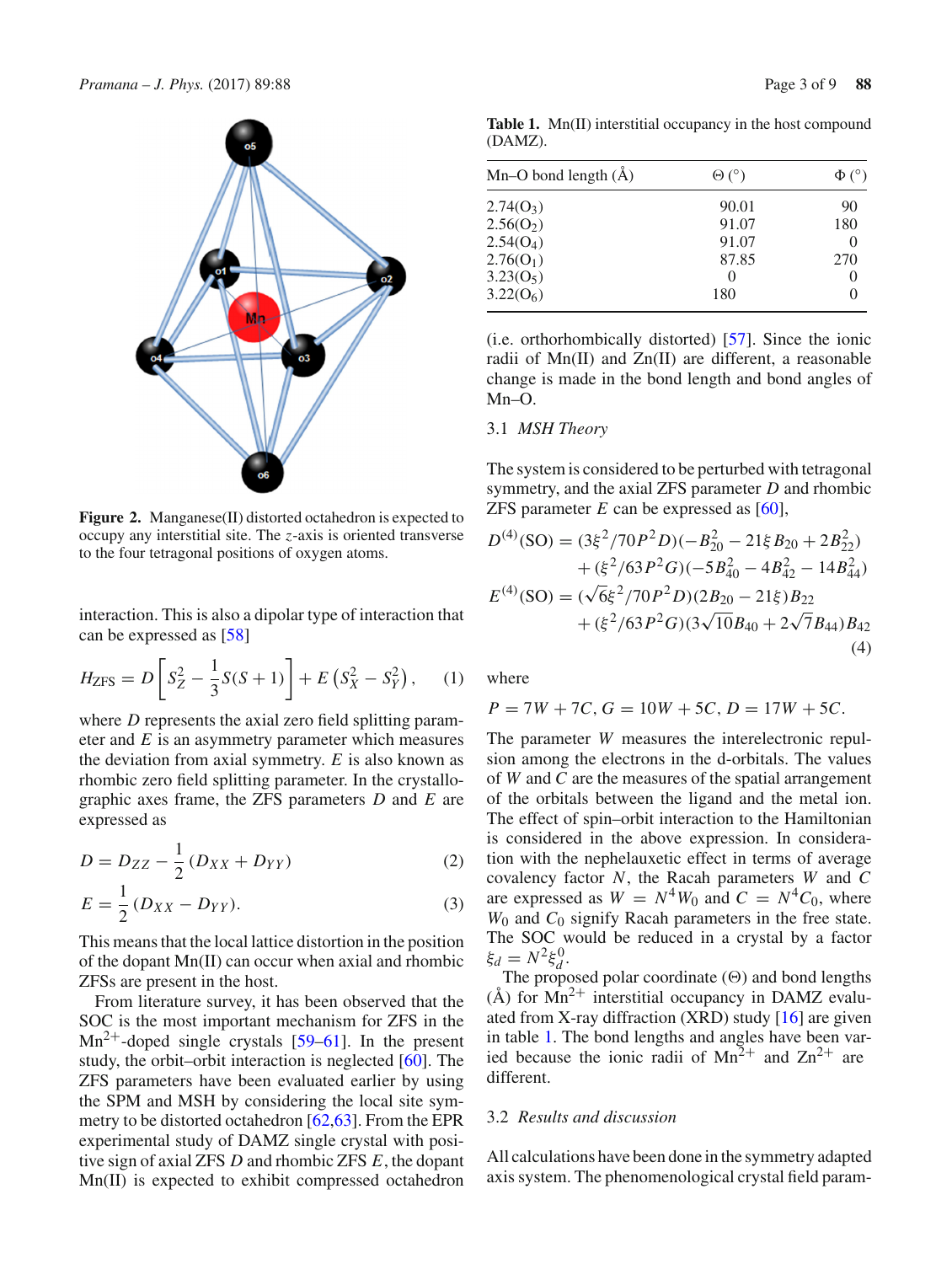eters evaluated are as follows:  $B_{20} = 13183 \text{ cm}^{-1}$ ,  $B_{22}$  = 22 cm<sup>-1</sup>,  $B_{40}$  = 1345.8 cm<sup>-1</sup>,  $B_{42}$  = <sup>−</sup>13.49 cm−1. The calculated values of axial (*D*) and rhombic  $(E)$  zero field splitting parameters are 546  $\times$  $10^{-4}$  cm<sup>-1</sup> and  $124 \times 10^{-4}$  cm<sup>-1</sup> respectively.

#### **4. DFT computational studies**

#### 4.1 *Computational details*

All calculations of the ZFS parameters *D* and *E* of the dopant in the base compound DAMZ were performed using the ORCA program package [\[64](#page-7-37)[–66\]](#page-7-38). The non-hybrid functional BP and hybrid functional B3LYP are reported in the present investigation. The basis set def2-TZVP is used in conjunction with auxiliary basis set def2-TZVP/J. In the present calculation, the SOC operator has been represented by the spin–orbit meanfield (SOMF) method [\[67](#page-7-39)[–69](#page-7-40)]. The COSMO model is used for dielectric modelling of the environment. Water solvent is used for environmental effects. Zeroth-order regular approximation (ZORA) is taken into account to consider relativistic effects. The SOC calculation is performed by both coupled-perturbed (CP) and Pederson– Khanna (PK) methods which utilize the single determinant wave function consisting of unrestricted natural orbitals (UNO) for spin–spin dipolar coupling. Both these methods are incorporated in ORCA software package.

## 4.2 *Results and discussion*

The principal values of the D-Tensor evaluated from non-hybrid functional BP and hybrid functional B3LYP are reported in table [2.](#page-3-0) The computation based on nonhybrid functional is in agreement with the experimental results. From table [2,](#page-3-0) it is clear that the evaluation based on the unrestricted Kohn–Sham orbitals with Pederson– Khanna (PK) as the unperturbed wave function is observed to be the most suitable in the computational calculation of spin–orbit tensor  $(D^{SO})$  of the axial ZFS parameter *D* for non-hybrid functional BP. The computation results also reveal that spin–spin coupling contribution to the *D* tensor ( $D^{SS}$ ) is non-zero and should be taken into consideration [\[70](#page-7-41)[–72\]](#page-8-0). In view of the results



<span id="page-3-1"></span>**Figure 3.** The orbital plots of spin–spin dipolar coupling ( $D^{SS}$ ) for Mn(II) ion with d5 configuration doped in DAMZ single crystal visualized with UCSF Chimera molecular visualization software. (**a**)  $\alpha$ -spin (up-spin) and (**b**)  $\beta$ -spin (down-spin).



<span id="page-3-2"></span>Figure 4. The orbital plot of ZFS parameter  $D<sup>Total</sup>$  constituting the spin–orbit and spin–spin coupling for Mn(II) ion with d5 configuration doped in DAMZ single crystal visualized with UCSF Chimera molecular visualization software. (**a**)  $\alpha$ -spin (up-spin) and (**b**)  $\beta$ -spin (down-spin).

<span id="page-3-0"></span>**Table 2.** Calculated principal values of  $D$  (cm<sup>-1</sup>) for the doped DAMZ single crystal obtained using hybrid and non-hybrid functionals.

|                         | Non-hybrid functional |           |            | Hybrid functional |                   |
|-------------------------|-----------------------|-----------|------------|-------------------|-------------------|
|                         | <b>BP</b>             |           | B3LYP      |                   |                   |
| $cm^{-1}$               | $CP+UNO$              | $PK+UNO$  |            | $CP+UNO$ $PK+UNO$ | Experimental [55] |
| $D^{SO} \times 10^{-4}$ | 833.58                | 626.66    | 1447.56    | 1329.33           |                   |
| $D^{SS} \times 10^{-4}$ | $-389.24$             | $-349.24$ | $-786.33$  | $-689.34$         |                   |
| $DTotal \times 10^{-4}$ | $-694.88$             | $-584.33$ | $-1339.56$ | $-1256.77$        | 571               |
| E/D                     | 0.0589                | 0.177     | 0.023      | 0.149             | 0.210             |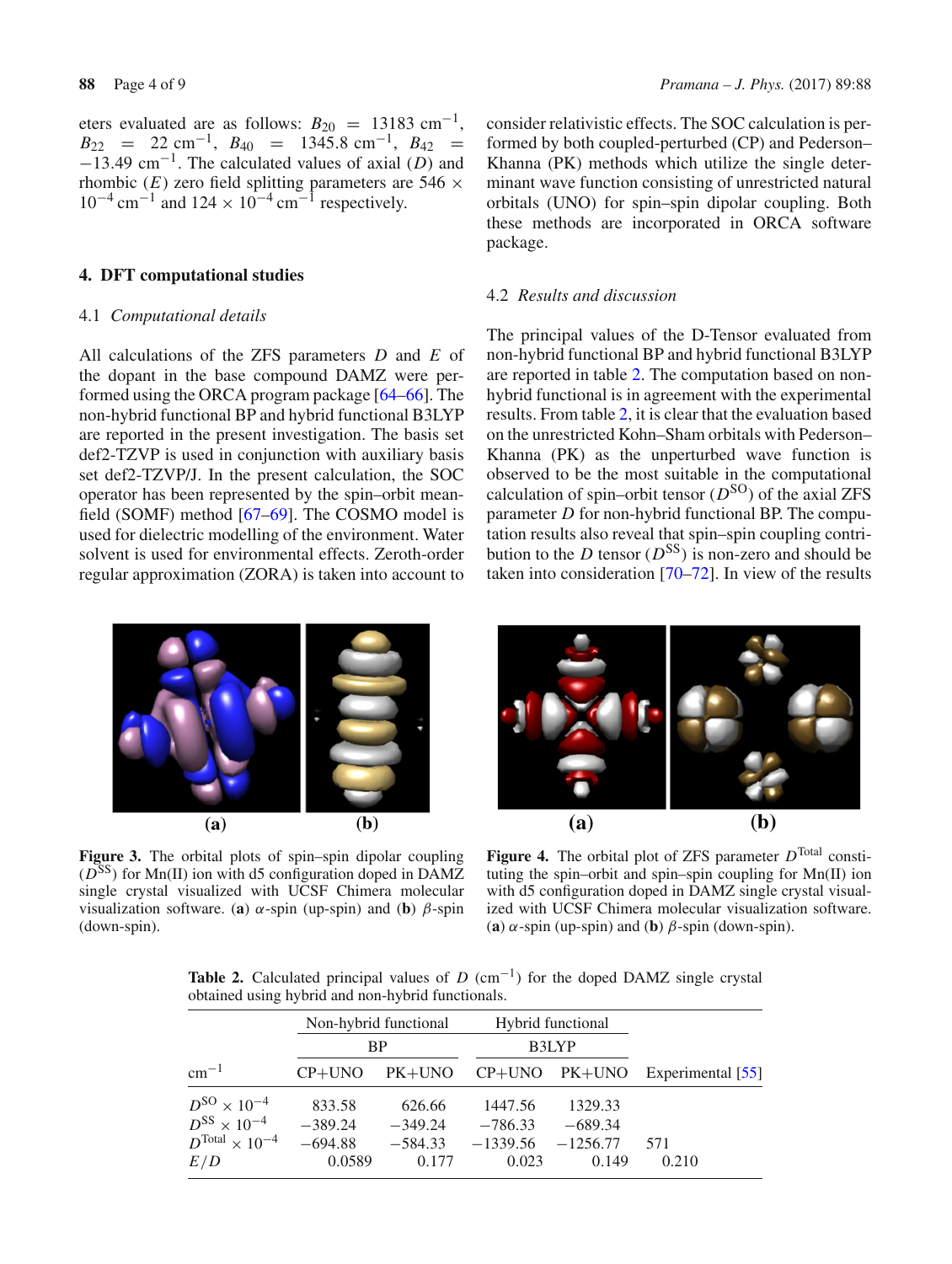from table [2](#page-3-0) for the dopant Mn(II) ion in the present host DAMZ we rely on non-hybrid functional BP. For all the above calculations from DFT, the rhombic ZFS parameter *E* is found to be significant in comparison to *D* but limited to the convention  $(E/D < 1/3)$ . This shows the high axial symmetry of the dopant ion about the nearest-neighbour oxygen atoms. The computed values of  $g_{xx}$  (2.0018),  $g_{yy}$  (2.0014) and  $g_{zz}$  (2.0039) are different confirming the existence of axial and rhombic distortions in the local site symmetry of the Mn(II) ion. The SOC is mainly due to four factors: (i) excitation of a singly occupied molecular orbital (SOMO) to a virtual molecular orbital (VMO) which leads to the same spin-up state ( $\alpha$ ) of the electron ( $\alpha \rightarrow \alpha$ ), (ii) excitation from a doubly occupied molecular orbital (DOMO) to a singly occupied molecular orbital (SOMO) with the same spin-down state ( $\beta$ ) of the electron ( $\beta \rightarrow \beta$ ), (iii)

within the same SOMO the spin-flip excitation is represented by  $\alpha \rightarrow \beta$ , (iv) the spin-flip transition from a VMO to SOMO is given by  $\beta \to \alpha$  [\[71](#page-7-42)]. The magnitude of  $\alpha \rightarrow \beta$  transition is found to be maximum for axial ZFS parameter *D* and rhombic ZFS parameter *E*. The magnitude of  $\beta \to \alpha$  transition and  $\alpha \to \alpha$  transition is minimum for axial and rhombic ZFS parameter *D* and *E* respectively. The results seems to validate the argument that maximum valence  $d \rightarrow d$  transitions are attributed to  $\alpha \rightarrow \beta$  excitation because the dopant Mn(II) ion has electronic configuration d5 and therefore all valence 3d orbitals are occupied by  $\alpha$ -spin in the high-spin spinsextet state. The orbital plots of high spin d states for Mn(II) dopant in the host DAMZ single crystal with spin–spin dipolar coupling and the total perturbation due to spin–orbit and spin–spin coupling are reported in figure [3](#page-3-1) and figure [4](#page-3-2) respectively [\[72\]](#page-8-0). The molecular



<span id="page-4-0"></span>**Figure 5.** The molecular orbital energy level diagram for the dopant ion in the host DAMZ for the non-hybrid functional BP.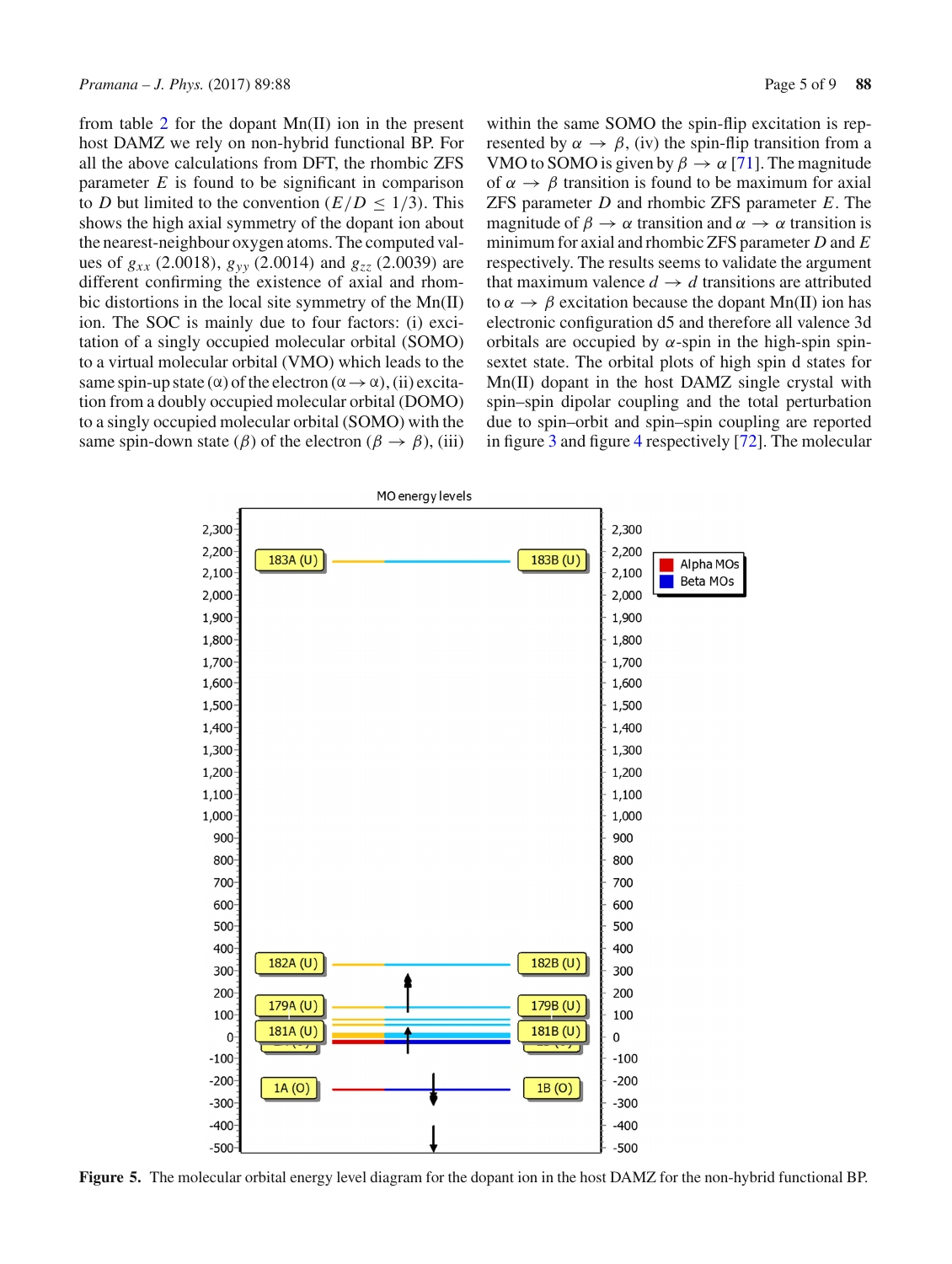orbital (MO) energy level diagram for the dopant Mn(II) ion in the host DAMZ for the BP non-hybrid functional is presented in figure [5.](#page-4-0) In the given block diagrams the up arrows represent the upward electron spin and the down arrows signify the downward electron spin. The O mark shows the occupied orbital and U mark shows the unoccupied orbital. The symbols A and B are for alpha and beta energy respectively.

### **5. Coefficient of fractional parentage**

The coefficient of fractional parentage is a quantum mechanical tool to obtain antisymmetric many-body states for similar types of particles. The ZFS parameters are evaluated using coefficient of fractional parentage [\[73](#page-8-1)]. The Hamiltonian for the d5 ion configuration in octahedral symmetry is expressed as

$$
H = H_0 + H_{\rm CF} + H_{\rm so},\tag{5}
$$

where  $H_0$  denotes the electrostatic interaction,  $H_{SO}$  is the spin-orbit coupling interaction and  $H_{\text{CF}}$  is the crystal field potential. The crystal field for tetragonal symmetry in terms of Wybourne notation is as follows [\[74\]](#page-8-2):

$$
H_{\rm CF} = B_{20}C_0^{(2)} + B_{40}C_0^{(4)} + B_{44}\left(C_4^{(4)} + C_{-4}^{(4)}\right). \quad (6)
$$

Since the interaction between the ligand field and transition metal ions is weak in the crystal, the basis of states in the LS coupling scheme can be stated as [\[75](#page-8-3)]

$$
|\psi\rangle = |d^n \alpha S M_S L M_L\rangle,
$$

where  $\alpha$  is an extra quantum number and  $d = l$ 2 in accordance with the spectroscopic notation in atomic theory. Hence the matrix elements due to crystal field interaction operations are evaluated as follows:

$$
\langle \psi | H_{\rm CF} | \psi' \rangle = \sum B_{kq} \langle \psi | C_q^{(k)} | \psi' \rangle \tag{7}
$$

and

$$
\langle \psi | C_q^{(k)} | \psi' \rangle = (-1)^{L - M_L} \begin{pmatrix} L & k & L' \\ -M & q & M' \end{pmatrix}
$$

$$
\times \langle \beta | C^k | \beta' \rangle \delta_{SS'} \delta_{M_S M_{S'}}, \tag{8}
$$

where

$$
\beta = d^n \alpha L S
$$

and

$$
\langle \beta \| C^k \| \beta' \rangle = \langle d \| C^k \| d \rangle \langle \beta \| U^k \| \beta' \rangle
$$
\nwhere

$$
\langle d \parallel C^k \parallel d \rangle = (-)^d (2d+1) \begin{pmatrix} d & d \\ 0 & 0 \end{pmatrix}, \ d = 2. \quad (10)
$$

The reduced matrix elements for the unit tensor operator  $||U^K||$  are calculated in Appendix II.

$$
\langle \psi | H_{\rm so} | \psi' \rangle = \xi \times (-1)^{S+L-M_S-M_L}
$$
  
 
$$
\times \langle d^n \alpha L S \| V^{11} \| d^n \alpha' L' S' \rangle
$$
  
 
$$
\times [(2l+1)(l+1)l]^{1/2} \sum_{q} (-)^q
$$
  
 
$$
\times \begin{pmatrix} S & 1 & S' \\ -M_S & q & M_{S'} \end{pmatrix}
$$
  
 
$$
\times \begin{pmatrix} L & 1 & L' \\ -M & -q & M' \end{pmatrix}
$$
 (11)

where  $2 \times 3$  denotes the 3-j symbol and the reduced matrix elements  $||V^{11}||$  are calculated explicitly according to the formula given in Appendix II [\[76](#page-8-4)[–79](#page-8-5)].

## **6. Conclusion**

The theoretical evaluations of axial ZFS parameter agree reasonably well with the empirical results. Since  $g_{xx} \neq g_{yy} \neq g_{zz}$ , the system exhibits axial symmetry with rhombic distortion. The computation of axial and rhombic ZFS parameters *D* and *E* is reported for the non-hybrid functional BP and the hybrid functional B3LYP. The non-hybrid functional BP with the basis set def2-TZVP used in conjunction with auxiliary basis set def2-TZVP/J for Mn(II)-doped complexes provides reasonable estimation of ZFS parameters. The phenomenological crystal field parameters have been determined using superposition principle. The coefficient of fractional parentage with the principal parent <sup>6</sup>S has been employed to verify the dopant's position in the base compound. Based on the theoretical observations it is reported that Mn(II) occupy interstitial sites.

#### **Acknowledgements**

The authors express their sincere thanks to S Deepa and B Natarajan for considering their request to study the empirical work on DAMZ crystal by theoretical methods published in the *IOSR Journal of Applied Chemistry* 7 (2014) 57, *J. Mol. Struc*. **839** (2007) 2–9. The authors are grateful to the Science and Engineering Research Board (SERB), DST, New Delhi, India for providing financial assistance in the form of a project (EMR/2014/001273).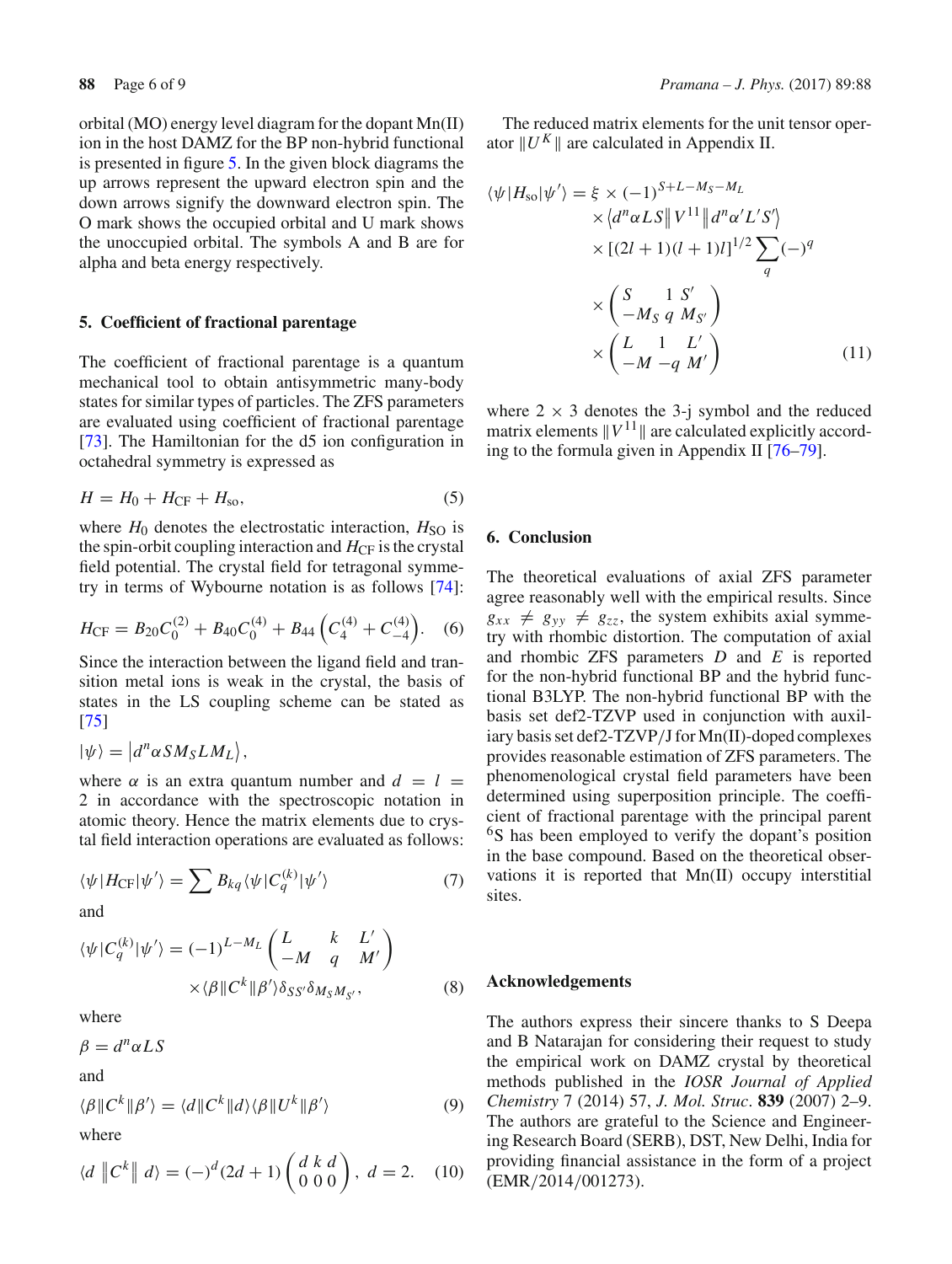# **Appendix I**

$$
B_{20} = \overline{A_2}(R_0) \left[ \frac{(R_0/R_1)^{t_2}(3 \cos^2 \theta_1 - 1) + (R_0/R'_1)^{t_2}(3 \cos^2 \theta_1' - 1)}{+(R_0/R_2)^{t_2}(3 \cos^2 \theta_2 - 1) + (R_0/R'_2)^{t_2}(3 \cos^2 \theta_2' - 1)} \right],
$$
  
\n
$$
2B_{22} = \sqrt{6A_2}(R_0) \left[ \frac{(R_0/R_1)^{t_2} \sin^2 \theta_1 \cos(2\phi_1) + (R_0/R'_1)^{t_2} \sin^2 \theta_1' \cos(2\phi_1')}{+(R_0/R_2)^{t_2} \sin^2 \theta_2 \cos(2\phi_2) + (R_0/R'_2)^{t_2} \sin^2 \theta_2' \cos(2\phi_2')} \right],
$$
  
\n
$$
B_{40} = \overline{A_4}(R_0) \left[ \frac{(R_0/R_1)^{t_4}(35 \cos^4 \theta_1 - 30 \cos^2 \theta_1 + 3)}{+(R_0/R_2)^{t_4}(35 \cos^4 \theta_2 - 30 \cos^2 \theta_2 + 3)} \right],
$$
  
\n
$$
B_{40} = \overline{A_4}(R_0) \left[ \frac{(R_0/R_1)^{t_4}(35 \cos^4 \theta_1 - 30 \cos^2 \theta_1' + 3)}{+(R_0/R_2)^{t_4}(35 \cos^4 \theta_2' - 30 \cos^2 \theta_2' + 3)} \right],
$$
  
\n
$$
B_{42} = \sqrt{10A_4}(R_0) \left[ \frac{(R_0/R_1)^{t_4} \sin^2 \theta_1(7 \cos^2 \theta_1 - 1) \cos(2\phi_1)}{+(R_0/R_2)^{t_4} \sin^2 \theta_2(7 \cos^2 \theta_2' - 1) \cos(2\phi_2')} \right],
$$
  
\n
$$
B_{42} = \sqrt{10A_4}(R_0) \left[ \frac{(R_0/R_1)^{t_4} \sin^2 \theta_1(7 \cos^2 \theta_1' - 1) \cos(2\phi_1')}{+(R_0/R_2)^{t
$$

# **Appendix II**

The reduced matrix elements for the orbital tensor unit operators and the double tensor operators are evaluated using coefficient of fractional parentage  $\langle l^n \rangle$ ,  $\alpha SL\left\{ \left| l^{n-1}\alpha'S'L'\right\rangle \right\}$ 

$$
\langle l^n \alpha L S || U^k || l^n \alpha' L' S' \rangle
$$
  
=  $n \left[ (2L + 1)(2L'' + 1) \right]^{1/2} \cdot \delta_{SS'}$   
 $\times \sum_{\alpha'' S'' L''} (-)^{L+L''+l+k} {l \choose L' L L''}$   
 $\times \langle l^n, \alpha SL \{ | l^{n-1} \alpha'' S'' L'' \rangle$   
 $\times \langle l^n, \alpha' S' L' \{ | l^{n-1} \alpha'' S'' L'' \rangle$   
 $\langle l^n \alpha L S || V^{1k} || l^n \alpha' L' S' \rangle$   
=  $n \left[ (2L + 1)(2S + 1) \right]^{1/2} \left[ (2L' + 1)(2S' + 1) \right]^{1/2}$   
 $\times \sqrt{3/2} \sum_{\alpha'' L'' S''} (-)^{L+L''+l+k+S+S'+3/2}$   
 $\times \left( \frac{S}{1/2} \frac{S'}{1/2} \frac{1}{S''} \right), \left( \frac{l}{L' L} \frac{l}{L''} \right)$   
 $\times \langle l^n, \alpha SL \{ | l^{n-1} \alpha'' S'' L'' \rangle$   
 $\times \langle l^n, \alpha' S' L' \{ | l^{n-1} \alpha'' S'' L'' \rangle$ 

# **References**

- <span id="page-6-0"></span>[1] A Abragam and B Bleaney,*Electron paramagnetic resonance of transition ions*(Clarendon Press, Oxford, 1970)
- <span id="page-6-1"></span>[2] W R Hagen, *Biomolecular EPR spectroscopy* (CRC Press, Taylor & Francis Group, Boca Raton, FL, 2009)
- <span id="page-6-2"></span>[3] J A Weil and J R Bolton*, Electron paramagnetic resonance: Elementary theory and practical applications* (Wiley, New York, 2007)
- <span id="page-6-3"></span>[4] F E Mabbs and D Collison, *Electron paramagnetic resonance of d transition metal compounds* (Elsevier, Amsterdam, 1992)
- <span id="page-6-4"></span>[5] X Gratens, S Isber and S Charar,*Phys. Rev. B* **76**, 035203 (2007)
- [6] M Moreno, J M Garcia-Lastra, M T Barriuso and J A Aramburu, *Theor. Chem. Acc.* **118**, 665 (2007)
- [7] M Moreno, *J. Phys. Chem. Solids* **51**, 835 (1990)
- [8] J A Aramburu, J I Paredes, M T Barriuso and M Moreno, *Phys. Rev. B* **61**, 6525 (2000)
- <span id="page-6-5"></span>[9] F A Mikailov, B Z Rameev, S Kazan, F Yıldız and B Akta¸s, *Solid State Commun.* **135**, 114 (2005)
- <span id="page-6-6"></span>[10] H Kalkan and F Koksal, *Solid State Commun.* **105**, 307 (1998)
- <span id="page-6-7"></span>[11] R S Bansal, V P Seth, P Chand and S K Gupta, *J. Phys. Chem. Solids* **52**, 389 (1991)
- <span id="page-6-8"></span>[12] S K Misra, S I Andronenko, G Rinaldi, P Chand, K A Earle and J H Freed, *J. Magn. Reson.* **160**, 131 (2003)
- <span id="page-6-9"></span>[13] C L Raju, N O Gopal, K V Narasimhulu, J L Rao and B C V Reddy, *Spectrochim. Acta A* **61**, 2181 (2005)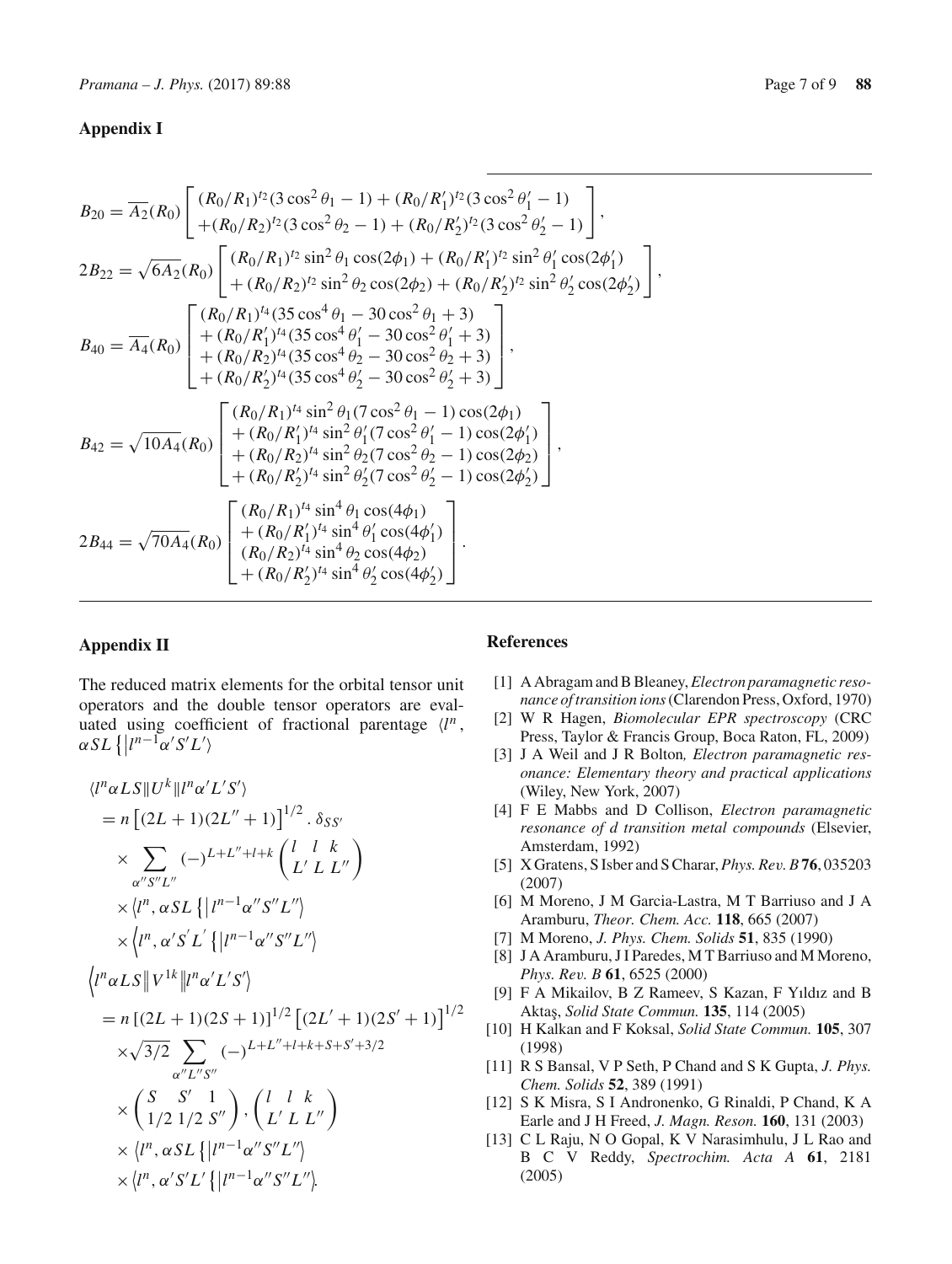- <span id="page-7-0"></span>[14] L S R Prasad and S Subramanian, *J. Chem. Phys.* **83**, 1485 (1985)
- <span id="page-7-1"></span>[15] W C Zheng, *Phys. Status Solidi B* **205**, 627 (1998)
- <span id="page-7-2"></span>[16] Noel J Ray and Brian J Hathaway, *Acta Cryst. B* **38**, 770 (1982)
- <span id="page-7-3"></span>[17] C Ruiz-Perez, Y Rodriguez-Martin, M Hernandez-Molina, F S Delgado, J Pasan, J Sanchiz, F Lloret and M Julve, *Polyhedron* **22**, 2111 (2003)
- <span id="page-7-4"></span>[18] J Pasan, F S Delgado, Y Rodriguez-Martin, M Hernandez-Molina, C Ruiz-Perez, J Sanchiz, F Lloret and M Julve, *Polyhedron* **22**, 2143 (2003)
- <span id="page-7-5"></span>[19] D P Pandiyan, C Muthukrishnan and R Murugesan, *Spectrochim. Acta (Part A)* **58**, 509 (2002)
- [20] T K Gundu and P Manoharan, *Chem. Phys. Lett.* **264**, 338 (1997)
- [21] B Wagner, S A Warda, M A Hitchman and D Rienen, *Inogr. Chem.* **35**, 3967 (1996)
- <span id="page-7-6"></span>[22] J Lech, A Slezak and R Harbanski, *J. Phys. Chem. Solids* **52**, 685 (1991)
- <span id="page-7-7"></span>[23] P S Rao and S Subramanian*, Mol. Phys.* **54**, 429 (1985)
- <span id="page-7-8"></span>[24] M H Jo, J E Baheti, M M Deshmukh, J J Sokol, E M Rumberger, D Hendrickson, J R Long, H Park and D C Ralph, *Nano Lett.* **6**, 2014 (2006)
- [25] L Bogani and W Wernsdorfer, *Nat. Mater.* **7**, 179 (2008)
- [26] S Loth, K V Bergmann, M Ternes, A F Otte, C P Lutz and A J Heinrich, *Nat. Phys.* **6**, 340 (2010)
- [27] P C E Stamp and A Gaita, *J. Mater. Chem.* **19**, 1718 (2009)
- <span id="page-7-9"></span>[28] M N Leuenberger and D Loss, *Nature* **410**, 789 (2001)
- <span id="page-7-10"></span>[29] J S Griffith, *The theory of transition-metal ions* (Cambridge University Press, Cambridge, 1961)
- <span id="page-7-11"></span>[30] N Kirchner, J van Slageren and M Dressel*, Inorg. Chim. Acta* **360**, 3813 (2007)
- <span id="page-7-12"></span>[31] J N Rebilly, G Charron, E Riviere, R Guillot, A L Barra, M D Serrano, J van Slageren and T Mallah, *J. Eur. Chem.* **14**, 1169 (2008)
- <span id="page-7-13"></span>[32] J Krzystek, S A Zvyagin, A Ozarowski, A T Fiedler, T C Brunold and J Telser, *J* . *Am. Chem. Soc.* **126**, 2148 (2004)
- <span id="page-7-14"></span>[33] D Kruk, J Kowalewski, D S Tipikin, J H Freed, M Moscicki, A Mielczarek and M Port, *J. Chem. Phys.* **134**, 024508 (2011)
- <span id="page-7-15"></span>[34] W L Yu and M G Zhao, *Phys. Status Solidi B* **140**, 203 (1987)
- <span id="page-7-16"></span>[35] W L Yu and M G Zhao, *Phys. Rev. B* **37**, 9254 (1988)
- <span id="page-7-17"></span>[36] D J Newman and B T Ng*, Rep. Prog. Phys.* **52**, 699 (1989)
- <span id="page-7-18"></span>[37] D J Newman and B T Ng, *Crystal field handbook* (Cambridge University Press, Cambridge, 2000)
- <span id="page-7-19"></span>[38] R Kripal and D Yadav, *Solid State Commun.* **150**, 1621 (2010)
- [39] M G Mishra and R Kripal, *Mol. Phys.* **110**, 3001 (2012)
- <span id="page-7-20"></span>[40] T H Yeom, S H Choh, M L Du and M S Jang, *Phys. Rev. B* **53**, 6 (1996)
- <span id="page-7-21"></span>[41] I Stefaniuki and C Rudowicz, *Curr. Topics Biophys.* **33**, 217 (2010)
- <span id="page-7-22"></span>[42] I Stefaniuki and C Rudowicz,*Nukleonika* **58**, 397 (2013)
- <span id="page-7-23"></span>[43] F Neese, *Coord. Chem. Rev.* **253**, 526
- (2009) [44] F Neese and E Solomon*, Inorg. Chem.* **37**, 6568
- (1998) [45] D Ganyushin and F Neese, *J. Chem. Phys.* **125**, 024103 (2006)
- [46] D G Liakos, D Ganyushin and F Neese, *Inorg. Chem,* **48**, 10572 (2009)
- <span id="page-7-24"></span>[47] M Sundarajan, D Ganyushin, S F Ye and F Neese, *Dalton Trans.* **1**, 6021 (2009)
- <span id="page-7-25"></span>[48] F Aquino and J H Rodriguez, *J. Chem. Phys.* **123**, 204902 (2005)
- [49] F Aquino and J H Rodriguez, *J. Phys. Chem. A* **113**, 9150 (2009)
- [50] T Yoshizawa and T Nakazima, *Chem. Phys. Lett.* **515**, 296 (2011)
- [51] M P S Yadav and A Kumar, *Pramana J. Phys.* **89**, 18 (2017)
- <span id="page-7-26"></span>[52] A Kumar and M P S Yadav, *Pramana – J. Phys.* **89**, 7 (2017)
- <span id="page-7-27"></span>[53] S Dutta and R C Deka, *Comput. Theor. Chem.* **1072**, 1 (2015)
- [54] J Martes, H Liimatainen, K Laasonen and J Vaara, *J. Chem. Theory Comput.* **7**, 3248 (2011)
- <span id="page-7-28"></span>[55] R Maurice, L Vendier and J P Costes, *Inorg. Chem.* **50**, 11075 (2011)
- <span id="page-7-29"></span>[56] M Chakraborty, V K Rai and V Mishra, *Optik* **127**, 4333 (2016)
- <span id="page-7-30"></span>[57] S Deepa and B Natarajan, *IOSR J. Appl. Chem.* **7**, 57 (2014)
- <span id="page-7-31"></span>[58] W L Yu and M G Zhao, *Phys. Rev. B* **37**, 9254 (1988)
- <span id="page-7-32"></span>[59] W C Zheng, *Phys. Rev. B* **42**, 826 (1990)
- <span id="page-7-34"></span>[60] W L Yu, M G Zhao and Z Q Lin, *J. Phys. C* **18**, 1857 (1985)
- <span id="page-7-33"></span>[61] W L Yu, *Phys. Rev. B* **41**, 9415 (1990)
- <span id="page-7-35"></span>[62] Y W Lun and C Rudowicz, *Phys. Rev. B* **45**, 17 (1992)
- <span id="page-7-36"></span>[63] R Kripal and M Singh, *Spectrochim. Acta Part A: Mol. Bimol. Spec.* **135**, 865 (2015)
- <span id="page-7-37"></span>[64] F Neese, ORCA – An Ab Initio, Density Functional and Semiempirical Program Package, version 3.0.1, Max-Planck-Institute Max-Planck-Institute for Chemische Energiekonversion, Germany
- [65] F Neese, *Wiley Interdisciplinary Reviews Computational Molecular Science* **2**, 73 (2012)
- <span id="page-7-38"></span>[66] M Atanasov, D Aravena, E Suturina, E Bill, D Maganas and F Neese, *Coord. Chem. Rev.* **289**, 177 (2015)
- <span id="page-7-39"></span>[67] B A Hess, C M Marian, U Wahlgren and O Gropen, *Chem. Phys. Lett.* **251**, 365 (1996)
- [68] A D Becke, *Phys. Rev. A* **38**, 3098.F (1988)
- <span id="page-7-40"></span>[69] S Zein, C Duboc, W Lubitz and F Neese, *Inorg. Chem.* **47**, 134 (2008)
- <span id="page-7-41"></span>[70] C Duboc, T Phoeung, S Zein, J Peacut, M Collomb and F Neese, *Inorg. Chem.* **46**, 4905 (2007)
- <span id="page-7-42"></span>[71] K Sugisaki, K Toyota, K Sato, D Shiomi and T Takui, *J. Phys. Chem. A* **120**, 9857 (2016)